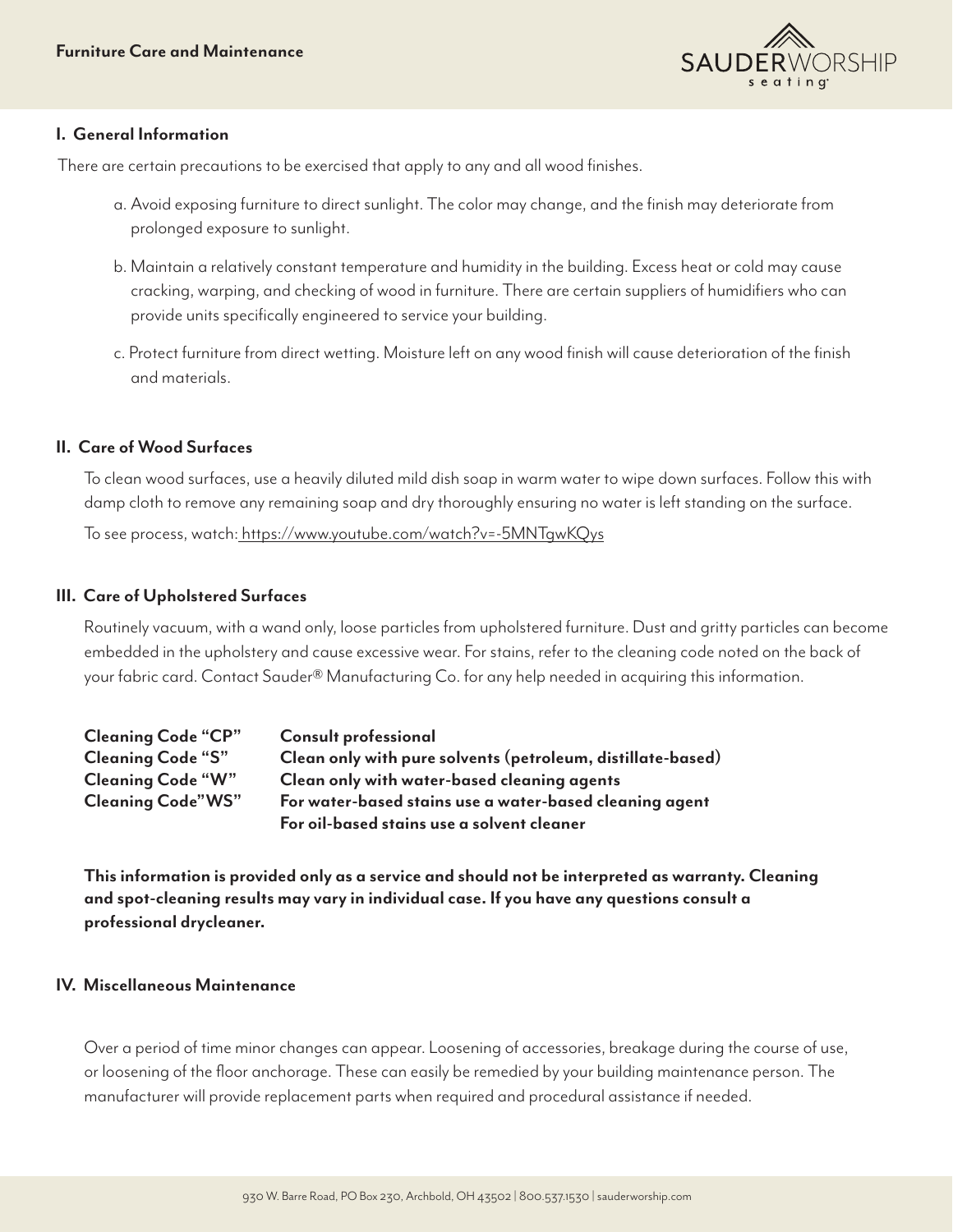Sauder® Manufacturing Co. ("Company") provides the following warranty to the end-user and owner ("Owner") of the new Sauder Worship Seating products ("Products"). All Sauder Worship Seating products are warranted to be of good quality and free from defects in material and workmanship under normal use for the periods noted below.

| Years under Warranty - Structure |   |                |   |   |    |              |              | renewability |  |  |
|----------------------------------|---|----------------|---|---|----|--------------|--------------|--------------|--|--|
| Seating                          | 1 | $\overline{c}$ | 3 | 5 | 10 | 25           | full         | component    |  |  |
| Allure                           |   |                |   |   |    | Χ            | Χ            |              |  |  |
| <b>Bistro</b>                    | Χ |                |   |   |    |              |              |              |  |  |
| Cavetto                          |   |                |   |   |    | Χ            | Χ            |              |  |  |
| Canyon                           |   |                |   |   | Χ  |              |              |              |  |  |
| Chandler                         | Χ |                |   |   |    |              |              |              |  |  |
| Chill                            |   |                |   |   | Χ  |              |              | Χ            |  |  |
| Clarity™                         |   |                |   |   | X  |              |              | X            |  |  |
| Dalton                           | Χ |                |   |   |    |              |              |              |  |  |
| Duet                             |   |                |   |   | Χ  |              |              |              |  |  |
| Encore                           |   |                |   |   | X  |              |              | Χ            |  |  |
| Jury Seat                        |   |                |   |   | X  |              |              | X            |  |  |
| Latitude                         |   |                |   |   |    | X            |              | X            |  |  |
| Laurelwood                       |   |                |   |   | X  |              |              | X            |  |  |
| Moment                           |   |                |   |   |    | X            | Χ            |              |  |  |
| Oaklok                           |   |                |   |   | X  |              |              | Χ            |  |  |
| Paragon                          |   |                |   |   | Χ  |              |              | Χ            |  |  |
| Perk                             |   |                |   |   | Χ  |              |              | Χ            |  |  |
| Pews                             |   |                |   |   |    | Χ            |              | X            |  |  |
| PlyFold                          |   |                |   |   | Χ  |              |              | Χ            |  |  |
| PlyLok                           |   |                |   |   |    | Χ            |              | Χ            |  |  |
| PlyWedge                         |   |                |   |   |    | Χ            |              | Χ            |  |  |
| Puzzle                           |   |                |   |   |    | Χ            | Χ            |              |  |  |
| Rally                            |   |                |   |   |    | Χ            | Χ            |              |  |  |
| Rio                              |   |                |   |   | Χ  |              |              |              |  |  |
| Unity®                           |   |                |   |   | Χ  |              |              | Χ            |  |  |
| Vantage                          |   |                |   |   | X  |              |              | X            |  |  |
| Vista                            |   |                |   |   | Χ  |              |              | Χ            |  |  |
| Wedgewood                        |   |                |   |   | Χ  |              |              | X            |  |  |
| Years under Warranty - Structure |   |                |   |   |    |              | renewability |              |  |  |
| <b>Tables</b>                    | 1 | $\overline{2}$ | 3 | 5 | 10 | 25           | full         | component    |  |  |
| 4700 Series                      |   |                |   |   |    | Χ            |              | Χ            |  |  |
| Wood Base Tables                 |   |                |   |   |    | Χ            |              |              |  |  |
| Years under Warranty - Structure |   |                |   |   |    | renewability |              |              |  |  |
|                                  | 1 | $\overline{2}$ | 3 | 5 | 10 | 25           | full         | component    |  |  |
| Platform/Chancel                 |   |                |   |   |    | Χ            |              | Χ            |  |  |
| Frontals                         |   |                |   |   |    | X            |              | Χ            |  |  |

The warranty information above covers the structure of the furniture: the laminated veneer or solid wood frame, the construction of the arms, table legs and stretchers, delamination of tables, and all fasteners and moving parts. \*Fabrics: Sauder Worship warrants Sauder Program Fabrics, if purchased through Sauder for use on Sauder products for a period of 10 years.

Company has assembled an extensive graded-in offering featuring a wide selection of upholstery selected for performance. Sauder Program fabrics are available through Absecon, C.F. Stinson, Culp, Maharam, Mayer, and Momentum. Company warrants these textiles to perform under normal conditions as furniture upholstery and when cared for according to cleaning

|                           | Years under Warranty - Structure |                |   |   |    |    |    |
|---------------------------|----------------------------------|----------------|---|---|----|----|----|
| Accessories               | $\mathbf{1}$                     | $\overline{2}$ | 3 | 5 | 10 | 15 | 25 |
| Book Rack - Chair         |                                  |                |   |   | X  |    |    |
| Book Rack - Pew/Bench     |                                  |                |   |   |    |    | X  |
| Casters                   |                                  |                | Χ |   |    |    |    |
| <b>Cylinder Mechanism</b> |                                  |                | X |   |    |    |    |
| Fabric                    |                                  |                |   |   | X  |    |    |
| Foam - Auditorium         |                                  |                |   |   | X  |    |    |
| Foam - Chair              |                                  |                |   |   | X  |    |    |
| Foam - Lounge             |                                  |                | X |   |    |    |    |
| Foam - Pew/Bench          |                                  |                |   |   |    | X  |    |
| Glides                    |                                  |                | X |   |    |    |    |
| Interlocks                |                                  |                |   |   | X  |    |    |
| Kneeler - Chair           |                                  |                |   |   | X  |    |    |
| Kneeler - Pew/Bench       |                                  |                |   |   |    | X  |    |
| Power Unit - 120V/USB     | X                                |                |   |   |    |    |    |
| Tablet Arm                |                                  |                | χ |   |    |    |    |
| <b>Spring Seat</b>        |                                  |                |   |   |    | Χ  |    |

**SAUDER**WORSHIP

and maintenance guidelines provided by the textile supplier. Proper care and cleaning is imperative for maximizing textile performance. However, in the unlikely event that one of these upholsteries does not perform in accordance with manufacturing specifications when used and maintained under normal conditions, and the user has not misused, cleaned or attempted to clean using cleaning agents or procedures not suggested or approved by the textile supplier, Company will replace the fabric free of charge.

### Exclusions & Conditions:

The following are specially excluded from the warranty:

- 1. Unauthorized representations or claims made by sales representative
- 2. Consequential, liquidated, incidental or special damages; Acts of God
- 3. Improper operation or abuse, alteration, modification or misuse of Products
- 4. Damage caused by Products being unduly subjected to water or damaged by U.V. rays (damage caused by ultra violet light from direct, indirect or diffuse sunlight or artificial lighting sources)
- 5. Damage caused in storing/moving Products or furniture after delivery and prior to installation – when stored at customer request
- 6. Damage caused by on-site construction process, other contractors or subcontractors, or the work of such contractors or subcontractors, including drywall dust
- 7. Owner/End User requested nonstandard components or customer-supplied components
- 8. Accessories that are considered consumables, including kneeler bumpers, pivots, floor pads and stops
- 9. Improper or inadequate maintenance and Products not maintained in accordance with the Sauder Worship Seating Care and Maintenance guide
- 10. Damage to the underlying facility or property, including normal wear and tear to floors from chairs
- 11. Natural and normal wear and tear of finishes/fabrics including rips or tears not due to manufacturer defect